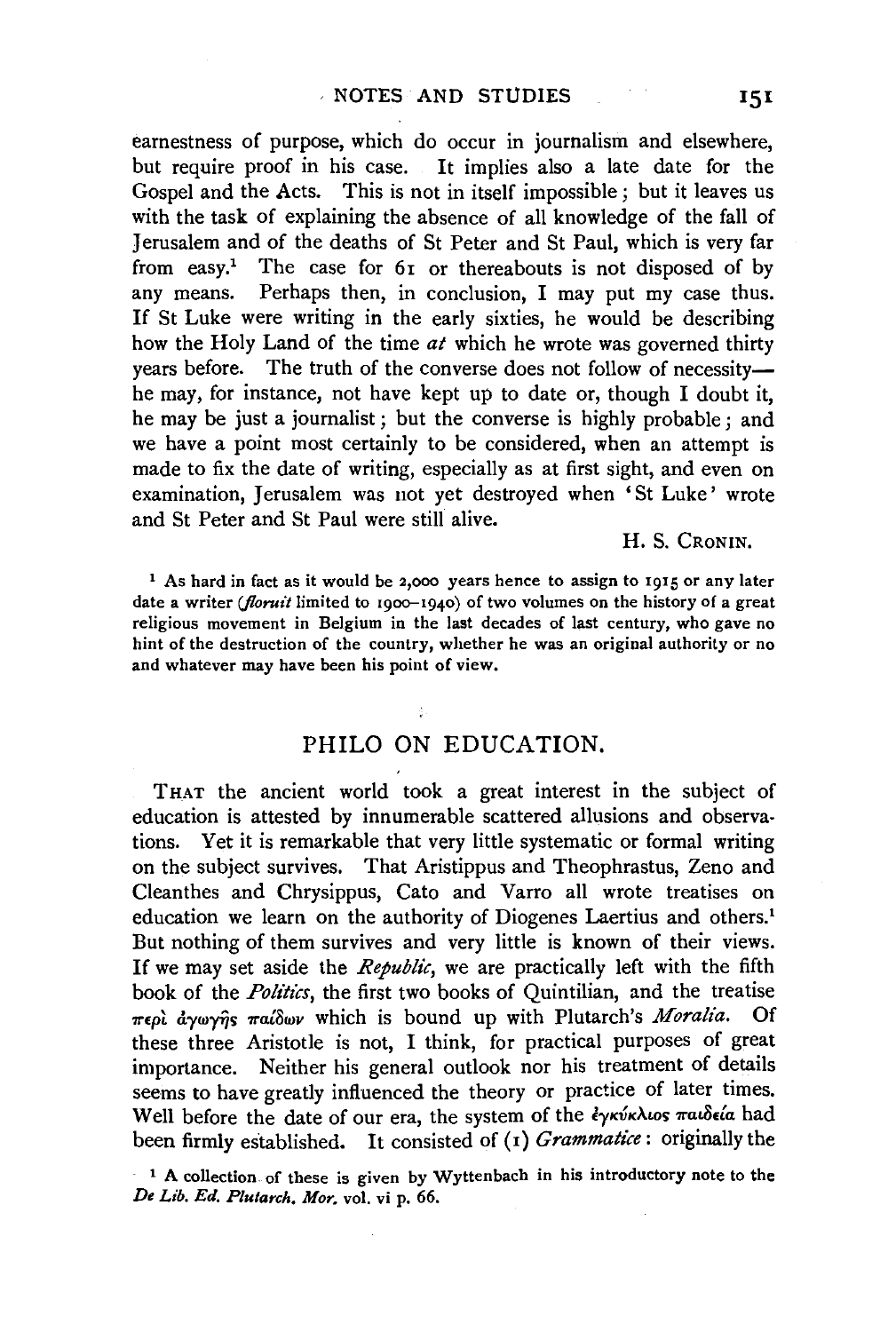literary and critical study of the poets, historians and orators, but tending more and more to include scientific grammar in our sense of the word:  $(z)$  rhetoric: including the theory, and carefully graduated exercises culminating in the declamation ; (3) geometry: which included arithmetic and a certain amount of astronomy; (4) music: to which still adhered something but by no means all of the virtue which Aristotle ascribed to it. To this was added in most cases a tincture of formal philosophy, at any rate of dialectic. Drawing *(ypadurn)*, on which Aristotle lays considerable stress, appears to have dropped out of the curriculum. Now I do not suppose that this system was based on any definite theory of education. Probably it came into being through the same causes as other educational systems, namely, because people wish their children to learn what either their own generation believes or other generations have believed to be useful knowledge. At the same time we find clear evidence of two opposing theories, which while accepting the Encyclia in practice endeavoured to justify them on general principles. The ideal of Quintilian is practical, but a broad and liberal view is taken of what is practical.<sup>1</sup> The object of education is to make an orator, but as the ideal orator must be a good man, both good discipline and a knowledge of ethics are essential. And as there is no form of knowledge which cannot become the subject of oratory, he must study all the Encyclia, while music will give him grace and melody of voice, and geometry will train him to logical reasoning. Throughout this disquisition, Quintilian clearly indicates that he wishes to keep education out of the hands of the professed philosopher. Not only the ethical branch of philosophy, but the logical and physical also are useful enough, but they are part of a rhetorical education, and the pupil need not go to the philosopher's lecture room to acquire them. In fact, the philosopher evidently is to him what the priest is to many modern educationists. And even if we had only Quintilian we might be sure that there was another theory, in which philosophy was the one thing needful and general education was only valued in so far as it led up to philosophy. This theory we find in pseudo-Plutarch. Here the general remarks on discipline do not differ vitally from Quintilian's, but when we come to the subject of school work itself, we find that while the writer admits that the whole  $\epsilon$ *γκύκλιος παιδεία* has to be taken, it should be taken  $\epsilon$ κ παραδρομής  $\omega$ σπερεί γεύματος ένεκεν: but philosophy must hold the first place *(7rpm/3£6nv).* In a genuine treatise of Plutarch *De audiendo poetas*  the relation of one of the most important branches of the Encyclia to philosophy is discussed. Here it is laid down that poetry is to be valued because of the numerous pieces of sound morality to be found

1 Vide particularly Quint. i 10.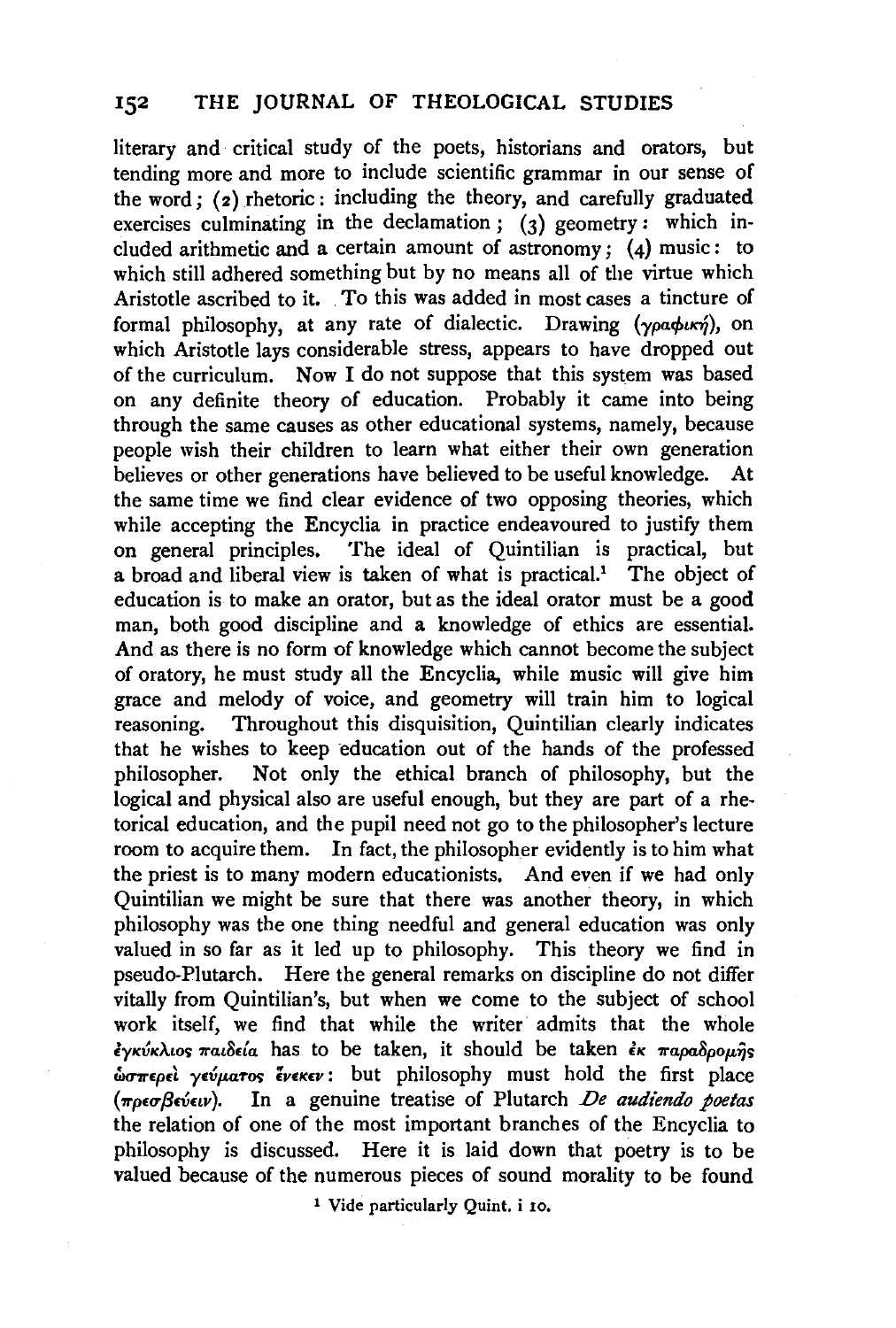in it, which are rendered palatable to the young through the poetical form. In fact, Plutarch does little more than restate the famous dictum of Lucretius *(de Rer. Nat.* 936) :-

> ' sed ueluti pueris absinthia taetra medentes cum dare conantur, prius oras pocula circum contingunt mellis dulci flauoque liquore,' &c.

In Seneca  $E\phi$ . 88 we find a somewhat similar view to that of pseudo-Plutarch. The Encyclia *(liberates artes)* prepare the soul for philosophy ('non perducunt animum ad uirtutem sed expediunt '). But this is somewhat grudgingly admitted, and the greater part of the letter is a polemic against the Encyclia. On the whole, philosophy seems to have undertaken the patronage of the accepted system somewhat reluctantly. The Cynic and the Epicurean repudiated it to the last. Even in the Stoic schools Zeno declared the  $\epsilon$ ykvkAta to be  $\alpha$ <sub>Xp</sub> nora,<sup>1</sup> and though Chrysippus reversed this, something of a reaction appears in Posidonius.<sup>2</sup> At the best the Encyclia are admitted to be a preparation. How they prepare is, so far as our evidence goes, never seriously discussed.

Now it is one of the many interesting points in Philo that he gives us a genuine discussion of this very important question. Our main source is the treatise  $\pi \epsilon \rho \hat{i}$   $\sigma \nu \hat{i}$   $\delta \nu \pi \rho \hat{j}$   $\sigma \nu \hat{j}$   $\pi \rho \sigma \pi \hat{i}$  and  $\sigma \nu \hat{j}$  and  $\sigma \nu \hat{j}$  and  $\tau \rho \sigma \pi \hat{i}$  and  $\sigma \nu \hat{j}$  and  $\tau \rho \sigma \pi \hat{i}$  and  $\sigma \nu \hat{j}$  and  $\tau \rho \sigma \pi \hat{i}$  and  $\tau \rho \sigma \pi \hat{i$ been Latinized as *De congressu eruditionis gratia*,<sup>8</sup> and this version seems to have been accepted without question. But it is clearly mistake. The meaning of the Greek is, as the whole treatise shews, On mating *with* the preliminary forms of training', and the book discusses the results produced by the intercourse of the soul with these subjects. Abraham, the soul-so runs the allegory-is married to Sarah, who stands for wisdom. Such a union should produce wise words, blameless thoughts, and noble actions. But the soul is not at first ripe for it, and Sarah is barren. She therefore sends the soul to mate with Hagar the Egyptian, whose name signifies sojourning  $(\pi a \rho o \kappa \eta \sigma \iota s)$ , while Egypt stands for the external senses. In plain words, the boy who is not yet ripe for philosophy must have a preliminary training in the Encyclia, in which the use of the external senses plays so great a part and which can only be temporarily useful. So Abraham finds Hagar fruitful and Ishmael is born. But in time Sarah can bear a child to Abraham, and then Hagar and Ishmael must be cast out.

I Diog. Laert. vii 32, and 129. I imagine that the general attitude of the Stoics is given by the epithet  $\mu \acute{e} \sigma a$ . This technical term of Stoicism, equivalent, if I understand it aright, to doidpopa, is constantly used by Philo of the Encyclia, and evidently represents accepted usage.

• So I understand Sen. *Ep.* 88, 21, &c. Norden *Antike Kunslprosa,* p. 672, seems to take the passage differently.

a Sometimes *De cong. 'quaerendae' er. grat.*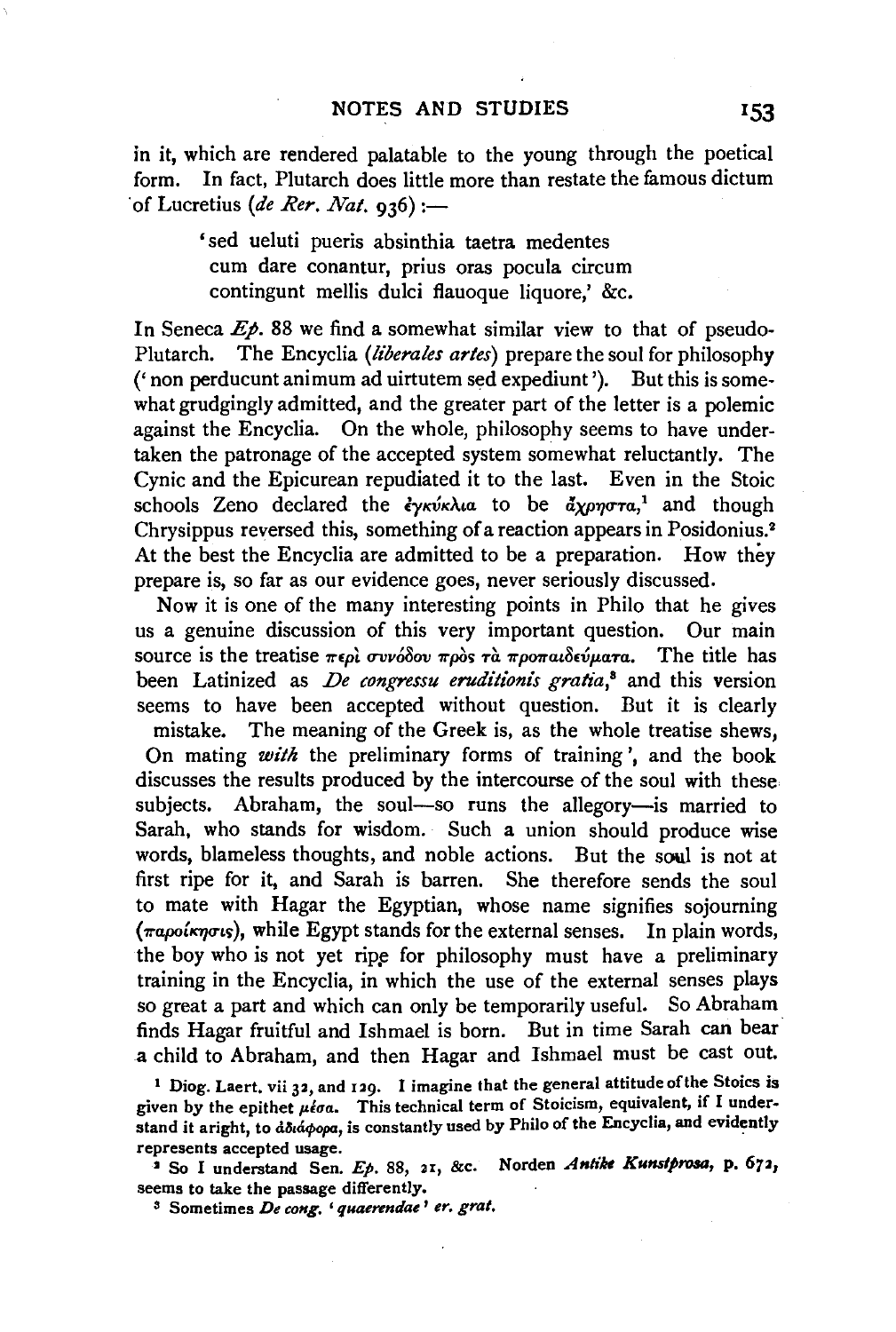School studies must not be prolonged when we are ripe for something higher.

The allegory is not altogether original. In pseudo-Plutarch we have a hint of the figure of *παροίκησι*s probably derived from some earlier teaching. For the writer, after remarking that the Encyclia are to be taken  $\epsilon_K$   $\pi$ *apa* $\delta$ *pop.* $\hat{\eta}$ s,<sup>1</sup> goes on to say that it is well to travel to many cities, but to live only in one-the best. And the story of Sarah and Hagar is clearly outlined in a saying, which he quotes from Bion,<sup>2</sup> that those who being unable to win philosophy wear themselves out in the *7rp01rai8rup.aTa* are like the suitors of Penelope, who when they could not win the mistress contented themselves with the maids. This saying is elsewhere attributed to Aristippus and Ariston of Chios, and is clearly one of those accepted Homeric allegories on which Philo modelled his use of the Old Testament. But the transformation of Penelope and her maids into Sarah and Hagar is a very happy touch. The Homeric allegory stated the view of the later Stoics at any rate very inadequately. In their eyes the training given by the Encyclia was only temporarily valuable, but it was valuable ; it was inferior, but it was legitimate. And this thought the Old Testament story hit off with curious felicity.

So far Philo has not carried us much further than pseudo-Plutarch and Seneca, but he then proceeds to discuss what the various influences of the Encyclia are.8 *Grammatice'* dealing with poets and prosewriters produces intelligence and wide knowledge (πολυμάθεια), and .teaches us to despise vanities through the picture of the misfortunes which demigods and heroes experience in the pages of literature. Music charms away the unrhythmical and unmelodious and brings the soul into harmony. Geometry plants the seeds of equality and analogy, and by its logical continuity (συνεχής θεωρία) creates a love for justice. Rhetoric sharpens the mind to θεωρία (the εύρεσιs of the technical rhetorician), trains and welds thought to expression, and thus makes the man truly  $\lambda$ o $\gamma$ ukós, Dialectic is the twin of rhetoric and shews us how to distinguish truth from falsehood.

In the first list of the Encyclia astronomy is included but never appears again, though as Philo's lists are seldom exhaustive, this need not imply that he intended to exclude it. Indeed, as geometry seems to have been regarded generally as including some elementary astronomy, it is reasonable to suppose that Philo took this view. But there are other passages<sup> $5$ </sup> in which astronomy seems to occupy a higher or at

<sup>1</sup> *De Lib. Ed.* 10. <sup>2</sup> *Ibid.* 

<sup>3</sup>*De Cong.* 4.

<sup>4</sup> *Grammatice* with Philo is not yet divided into μεθοδική = our 'grammar' and  $l$ στορική, literary criticism, &c. The literary side is still predominant.

~ e.g. *De Mig. Ab.* 32, &c.; *De Gig,* 14.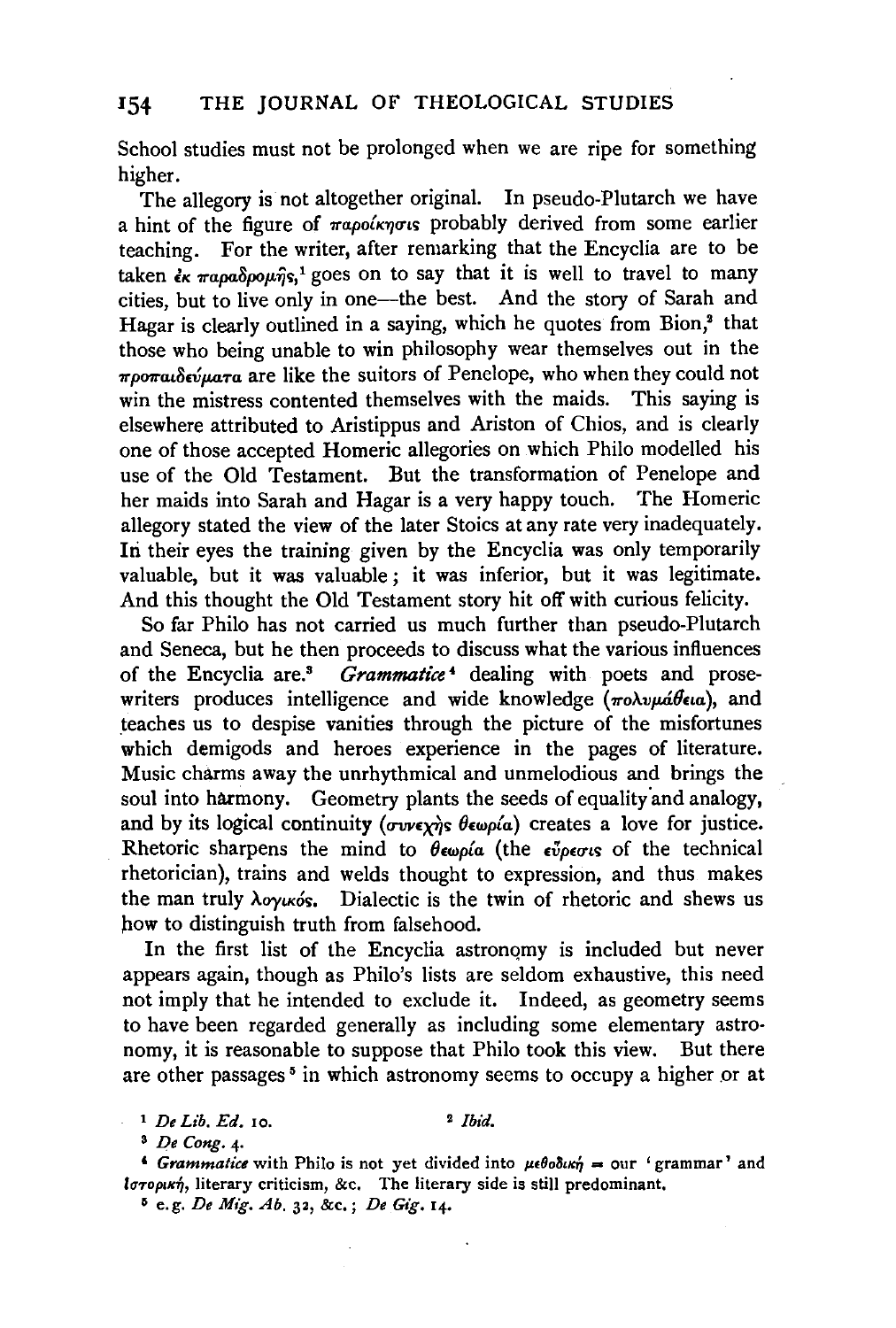least a different place in Philo's system. It is rather a philosophy in itself, a false or inferior philosophy indeed, but still something more than a mere stepping-stone like the Encyclia. The soul which cultivates this astronomical philosophy is represented by Abram in Chaldaea. When he left Chaldaea, he entered so to speak on another state of existence. I imagine that the explanation of this is that 'astronomy' in these passages rather means 'astrology', a science which PhiJo·seems to regard with distrust mingled with a sort of respect. The astronomy which the schoolboy learnt in connexion with geometry was of a simpler kind and free from the astrological taint. So at least it appears in Quintilian. ·

Amongst the judgements above mentioned on the various subjects, that on *grammatice* is perhaps the most interesting. Elsewhere he speaks of the student of *grammatice* as nurtured in *ώγύγιαι δόξαι*, 'time-honoured thoughts '. A reverence for the past and its records is indeed a leading idea with Philo. It finds perhaps .its happiest expression in the *De Abr.* 4, where the phrase 'Enoch was not found' is explained as meaning that the good man loves to hide himself in some solitude, • communing with those best of men whose bodies time has dissolved, but the fire of their virtues lives in poetry and prose '. The remark that literature is valuable because the picture of the misfortunes of heroes and demigods teaches us to despise vain dreams is also noticeable.1 A similar breadth of view characterizes his remarks on the other subjects. In all it is not their direct bearing on philosophy nor yet the usefulness of the knowledge obtained that justifies these studies. It is rather that they give a certain tone and colour to the mind.

That Hagar and Ishmael should be cast out after the birth of Isaac is a natural conclusion both from the Bible and from the general views of the philosophical educationist. In the *De Congressu* itself this conclusion is never actually drawn, though it is perhaps implied in the censure of those who grow 'old in poetry or geometrical problems, or musical colours '.2 But in the *De Cherubim* the point is clearly made. Philo's theory was indeed rather embarrassed by the two flights of Hagar.

1 It reminds me of a letter of one who inherited much of Philo's love of culture, Gregory of Nazianzus. Writing (Ep. 165) to Timotheus drip nenatoevuevos in affliction, he says γένου σεαυτού και των βίβλων αις καθωμίληκας έν αις πολλοί μεν βίοι, 'IToMol 1!~ *TpfJ'IT01, 'ITo>.>.al* liE 7)1Joval "al *A<10T1JTES, 'ITo>.Aal* 1JE ells .,.;; *•l"o•* u~µ.po~ ~I  $T\rho a \chi \nu \tau \eta \tau \epsilon$ s. Christians and Jews both felt how clearly the lesson of resignation is taught in Greek literature.

<sup>2</sup> Ol μεν εν ποιήμασι, οι δε εν γραμμαίς, οι δε εν χρωμάτων κράσεσι. It is perhaps pardonable that Yonge's translation takes the last words to refer to drawing and painting. But (1)  $\gamma \rho a \mu \mu \dot{\eta}$  is, I think, generally used of geometry, (2) musical 'colours ' have just been mentioned,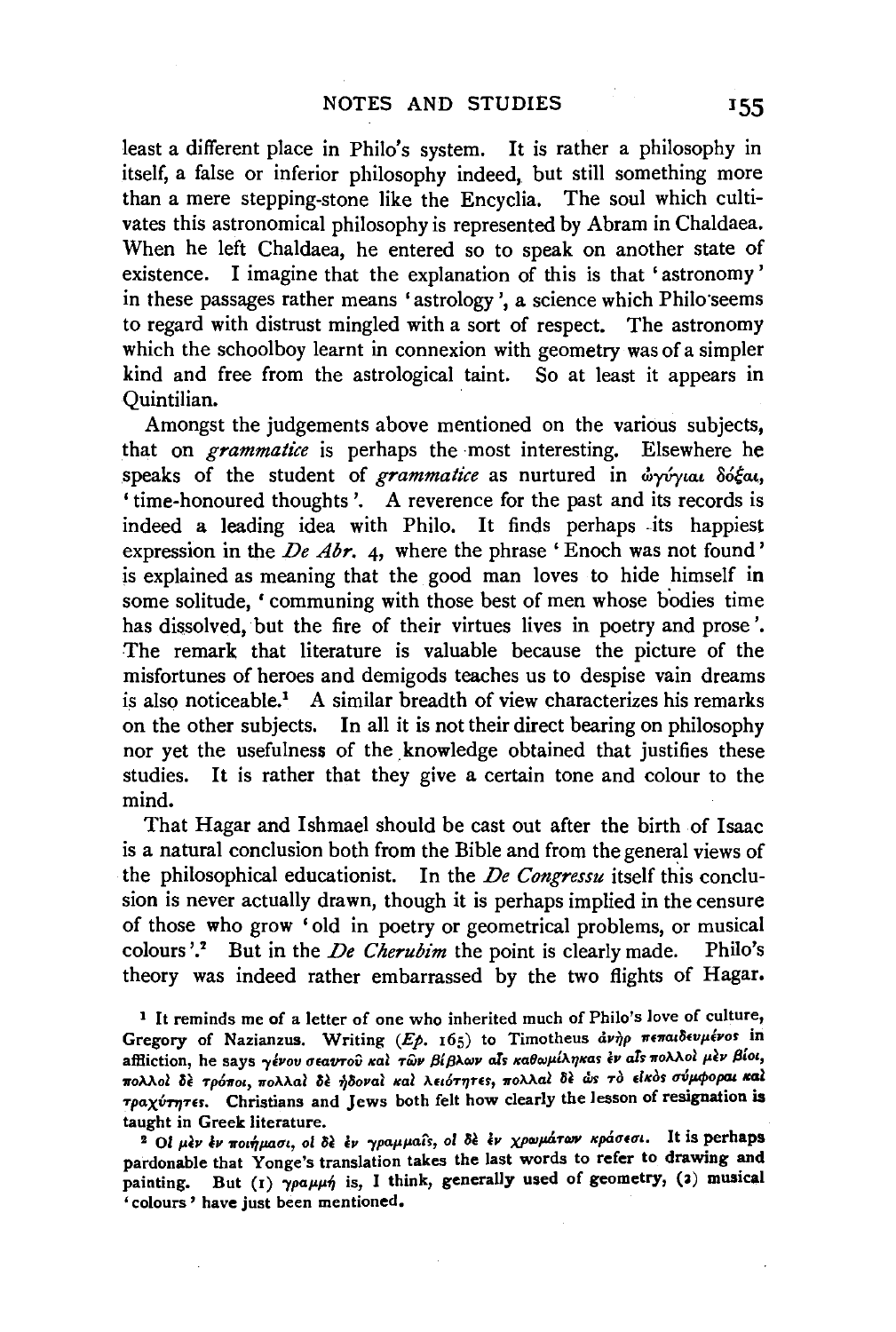## 156 THE JOURNAL OF THEOLOGICAL STUDIES

The first flight (cf. Gen. xvi), which was voluntary and because Sarah (or rather Sarai) afflicted her, is not explained very satisfactorily. Affliction means righteous discipline, and the *εγκύκλιος παιδεία* is conceived of as wishing to escape the 'austere and gloomy life of the lover of virtue'. Philo may perhaps mean that education when conducted under the philosophical ideal was apt to assume a dullness which deterred the student. To judge from the dull treatment of poetry by Plutarch, this is not unlikely to have been the case. But if so the allegory would seem to demand a flight of Abraham rather than of Hagar. The expulsion of Gen. xxi presents no difficulties. When Sarai ( $\partial \rho \chi \gamma$   $\mu$ ov), that is, wisdom in its partial and specific aspect, has become the generic wisdom, when Isaac or  $\epsilon \delta \delta a \mu o \nu a$  has been born, the time has come to cast out the bondwoman and her son for ever. No doubt such an expulsion was often 'very grievous in Abraham's sight'. Many a student in those days must have felt great reluctance to leave the charms of *grammatice* and rhetoric. But such a student must yield to the oracle which says to him, ' In all that Sarah hath said unto thee, hearken unto her voice'. The claims of philosophy are paramount *(Leg. All.* iii 87).

I do not suppose that we know how widely opportunities for an encyclical education were extended in Philo's world, but no doubt many who took to philosophy later had either never had, or had not used, such opportunities.<sup>1</sup> In *De Gig.* **13** Philo tells us that such men feeling the loss that they sustained through want of a grounding often went back in later life to the Encyclia. This reversal of the natural order is, he says, quite wrong. When Laban said 'It is not the custom in our place to give the younger before the elder' he laid down falsely ( $\psi \in \partial \Omega$ ) a law contrary to that of nature. And the worst of such a practice is that many of these later students of the Encyclia never get back to philosophy at all. Partly no doubt because some of them, e. g. music and geometry, are no doubt difficult to acquire in later years, partly also, I believe, because the Encyclia as a whole had for a widespread public a charm and romance which they have new for only a few.

There is one question on which Philo seems to have gone against the general opinion of antiquity. The usual view was that formal education should begin when the child had passed his seventh year. Some indeed would have put the date of beginning earlier, amongst whom was Quin. tilian himself, though he admits that there was a great body of opinion

<sup>1</sup> Amongst such, at a later date, was perhaps Justin Martyr. I do not know on what grounds the article in *Diet. Christ. Biog.* says 'that he speaks of having received a thoroughly Greek education'. He tells us at any rate that he had not learnt music or geometry *(Dial.* ii),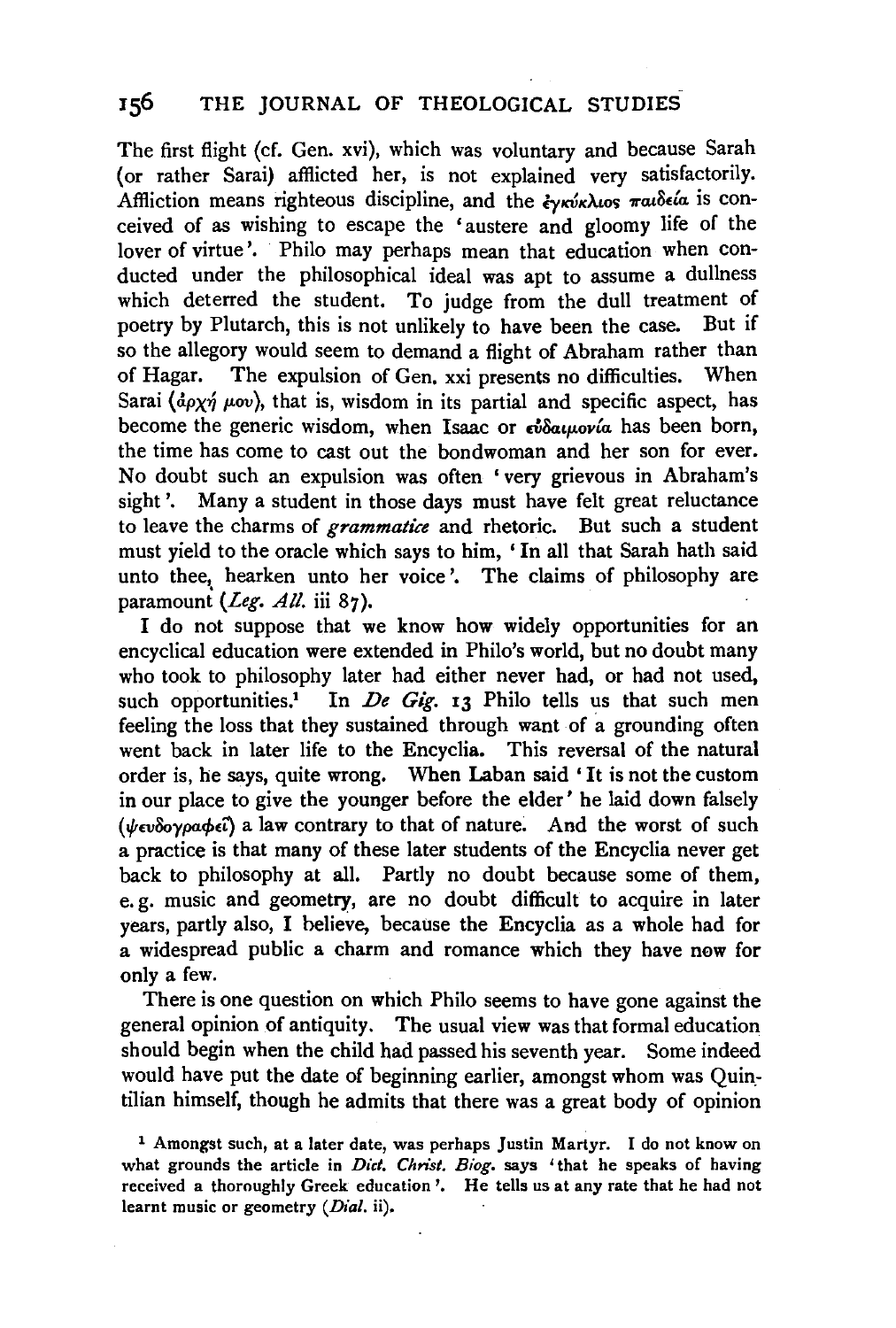against him. Aristotle would have the child between five and seven be 'a spectator of the forms of learning which he would have to study'. Amongst the fathers Jerome holds to the seven years' principle, while Chrysostom 1 acquiesces in a child beginning at five. Philo stands alone, so far as I know, in wishing to postpone all schooling till a later age.2 Abraham before he lived in Canaan sojourned in Egypt. Now Egypt, which typifies  $\pi \phi n$ , here means the age of childhood, in which the soul dwells with pains, fears, and the like, which come to us through the senses, while the reasoning powers are not yet able to distinguish between virtue and vice. But when we enter the second stage of life, apparently at seven, we enter Canaan, which signifies wickedness.<sup>3</sup> The child becomes  $\lambda_{o\gamma\mu\kappa\delta}$ , he can distinguish right and wrong, but he generally chooses the wrong—such is Philo's curiously pessimistic view of boyhood. But the fact that he has become  $\lambda_{0}$ does not necessarily fit him for instruction in the Encyclia. The intellect is fluid or flabby  $(\pi \lambda \alpha \delta \hat{\omega} \sigma \alpha)$ , and it is only after a further period that we can approach them with profit. And therefore it was that Abraham did not take Hagar till ten years after he had entered Canaan. Not that' ten' is to be pressed. It is merely the perfect number. The truth intended is that some considerable time should be allowed to elapse, and that the plan of forcing the Encyclia upon young boys really misses its aim.

Hagar and Ishmael are the prevailing parabolic form by which the Encyclia are represented, but there are others. The familiar figure of ' milk'<sup>4</sup> as opposed to meat occurs once or twice. On the other hand, their unsubstantial character is shewn in *De Sac. Ab.* 43 by comparing them to a fragrance. Viewed in this light they are represented by Keturah, whose name signifies  $\theta$ *v<sub>prib</sub>* $\alpha$ . Somewhat similar perhaps is a fine passage in *De Cher.* ror. Here the soul appears as the earthly house of the invisible God. Of this house the Encyclia are the ornaments, 'just as in an ordinary house plasterings (*Koviáµara*) and pictures and arrangements of costly stones do not contribute to its strength, but delight the dwellers therein'.<sup>5</sup> In *De Agr*. 18 the Encyclia are saplings

1 Quint. i 1, 15. Arist. Pol. iv 17. Jer. Ep. 98. Chrysostom, Migne vol. iii c. 125.

• *De Congr.* 15, &c.

s Compare *Quis Rer. Dio. Hw.* 59, where an even gloomier picture ia drawn of the age from seven to fourteen (i). This is  $\hat{\eta}$  *is aparorary*  $\hat{\eta} \lambda$ *usia*. Its passions are compared to the fire of Ex. xxii 6 which 'catches in thorns, so that the standing corn, or the stacks, is consumed'.

<sup>4</sup> e.*g. de Agr. 2.*<br>5 This conception appears also in Sen. Ep. 88 to be rejected : ' At enim delectat artium notitia multarum . . . an tu existimas reprehendendum, qui supervacua usu sibi comparat et pretiosarum rerum pompam in domo explicat : non potius eum, qul occupatus est in supervacua litterarum supellectile?'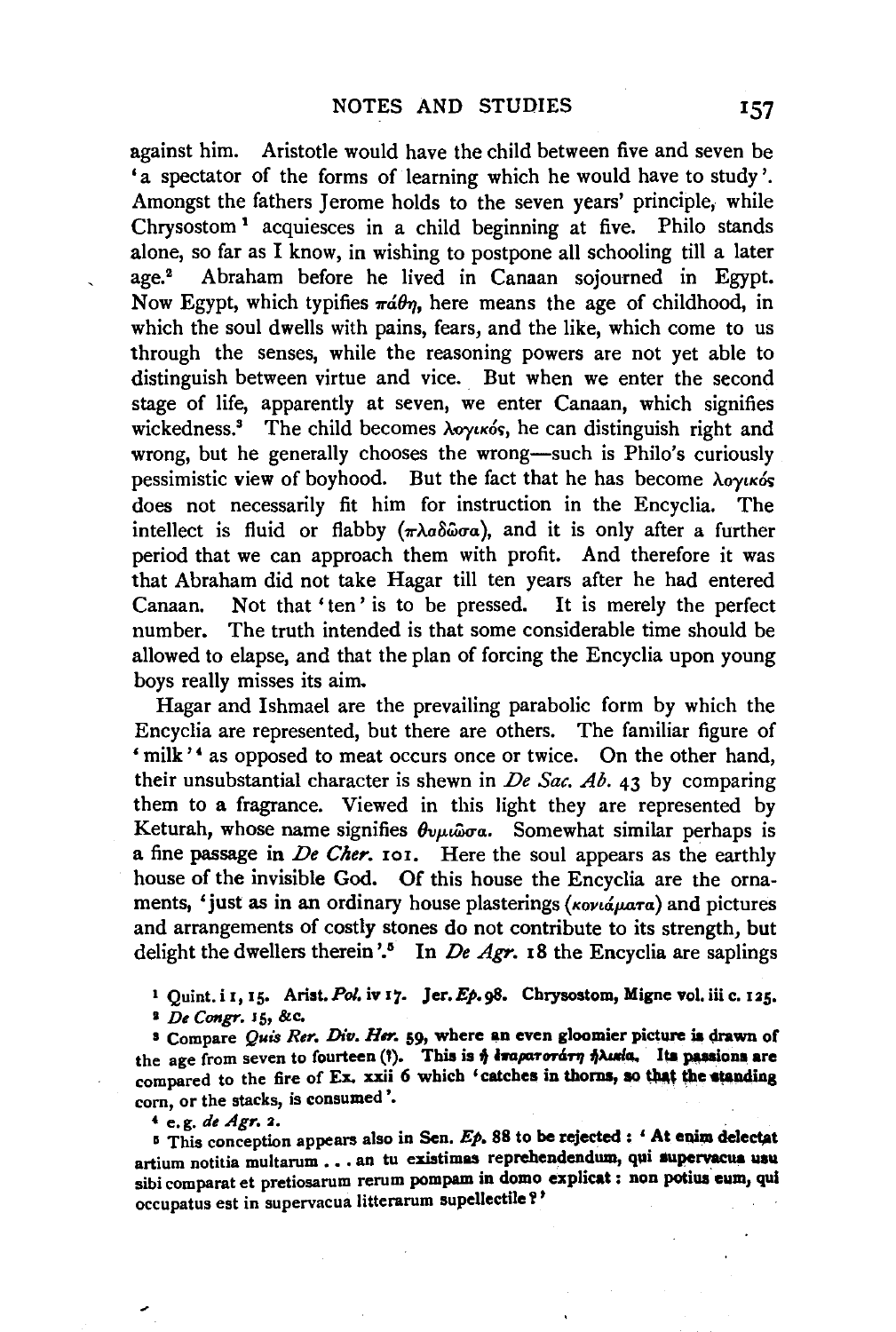*{µoux£vµ.aTa)* which are planted in childish minds. They are contrasted with the trees of folly, which must be cut down, and the full-grown trees of philosophy. The same sort of classification is found in *De*  Gig. 60, where the lover of bodily things is earth-born, the student of the Encyclia and the other arts heaven-born, the philosopher-the true priest and prophet-God-born. In *De Mut.* 229, &c. the story of Abraham's prayer for Sodom is utilized. Where fifty men were not attainable God would accept ten. And so where true philosophy is not to be found, He may accept the Encyclia. In *De Fug.* 183 we have a more elaborate allegory founded on Elim with its twelve fountains and seventy palm-trees. Elim itself signifies 'vestibule', and the Encyclia are the vestibule of philosophy. So, too, the fountains themselves are more especially the Encyclia. Beside them Israel thirsting for knowledge encamps rather than by the palm-trees which are the prize of those who aim at perfect virtue. Again in *Quis Rer. Div. Her.*  272 &c., the Encyclia (or perhaps their result) are the  $d\pi$ ookevn  $\pi$ o $\lambda\lambda\eta$ or much substance, with which it was promised (Gen. xv 14) that Israel should depart from Egypt. The soul descending from heaven, if it maintains its true nature amidst the constraints of the body, obtains from the Encyclia provision *(¿bó8ia)* for its heavenward return.<sup>1</sup>

There are two places in Philo in which I seem to find a different kind of conception. One is a long section in the *De Ebr.* 9 &c. Philo has been commenting on Deut. xxi 18 &c., where the parents are told to denounce the disobedient and profligate son. In the allegory which Philo founds on this the father is  $\phi \theta_{\alpha} \lambda_{\alpha} \phi_{\beta}$  or philosophy, the mother is the εγκύκλιος παιδεία. Now there are children who are disobedient to both their parents. Such was the child of whom the parents say 'This our son is stubborn and rebellious,' &c., and who 'is put away from among you '. But the words 'this our son' imply other children. These may be divided into three classes. These are  $(r)$ those who respect their mother but not their father, (2) those who respect their father but not their mother, (3) those who respect both.

1 I think this last illustration has had a descendant of some importance. The  $\pi$ o $\lambda \lambda \hat{n}$  d $\pi$ oo $\kappa \epsilon v \hat{\eta}$  would naturally be connected with the spoiling of the Egyptians (Ex. xii 38). In his letter to Gregory Thaumaturgus (Migne i 87) Origen, evidently adopting Philo's theory of the Encyclia, but substituting secular learning in general for the Encyclia and Christian truth for philosophy, suggests that Ex. xii 37 is an allegorical representation of the Christian taking and using the Pagan's treasure. From Origen this parable was passed on to Augustine *(De Doct. Christ.* ii). No doubt a different turn is given to the allegory. The point is no longer that the treasure serves as  $i\phi \delta \delta a$ , but that it is the spoil taken from the Pagan. Still, considering the evident dependence of Origen on Philo, it is surely probable that he had the passage in *Quis Rer.* in his mind. See Norden *A. K. P.* pp. 676, 679, who does not, however, suggest a connexion with Philo, nor is this instance amongst the list of connexions between Origen and Philo drawn up by Siegfried.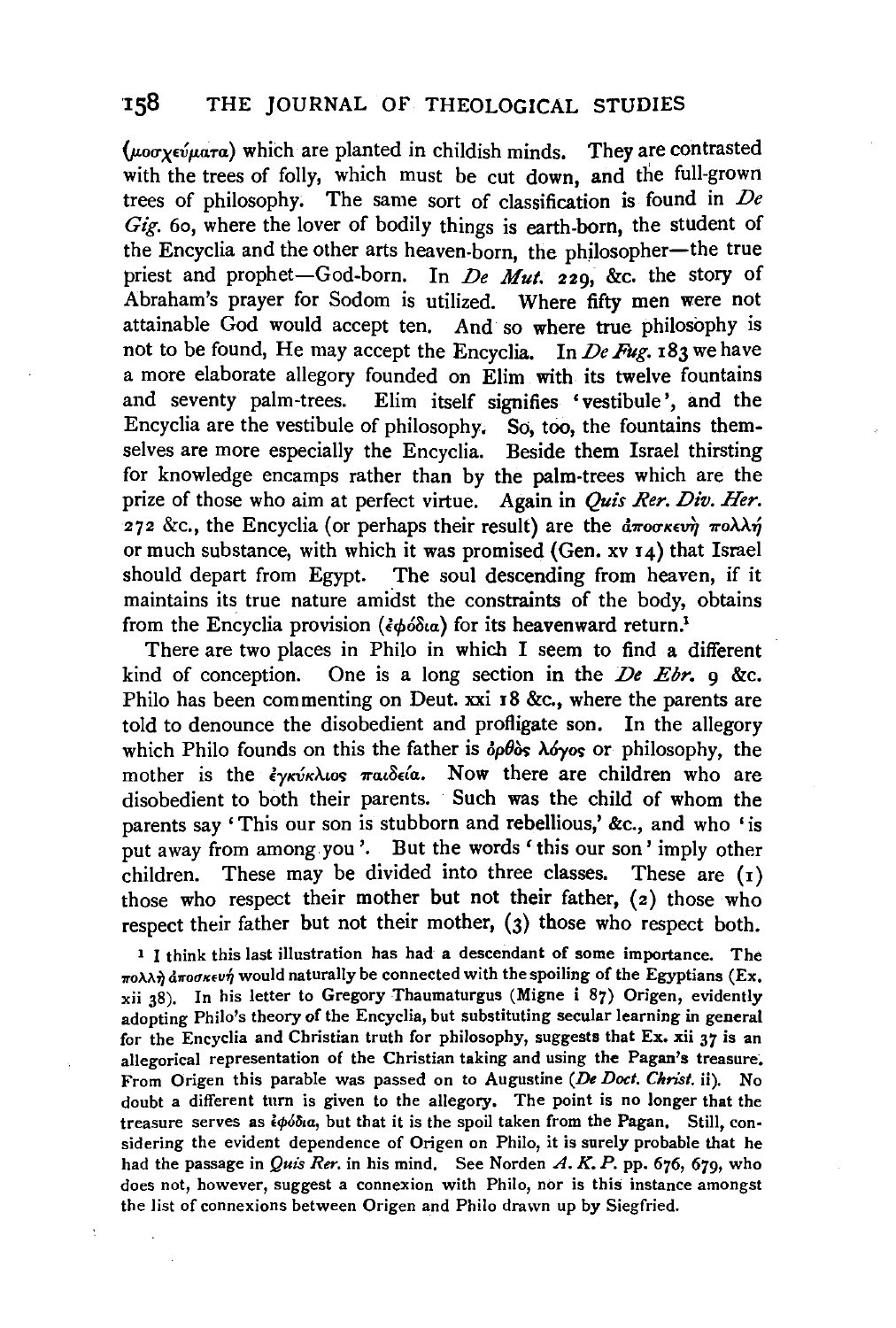Of these the first tend to follow exclusively what is  $\theta \omega \in \phi \omega$  but not  $\phi \omega \in \theta$  $\delta$ *kawv*, and are liable to constant change at the bidding of human opinion. Those who follow the father only (these, of course, are the professed philosophers) are in a sense highly praiseworthy. They are the true priesthood, they have sacrificed all human weaknesses, even as the Levites at Moses's bidding 'slew every man his brother and every man his neighbour'. And yet the highest place belongs to those who honour both parents, who have the wisdom to seek after God through philosophy, yet to honour the customs and laws of men. For life is  $\pi o \lambda \nu \tau \rho o \pi o s$ , and needs that the wisdom which guides it should be many sided.

In this allegory, as I have said, Philo seems to me to put forth a different conception of the common education. It is no longer the preparation for philosophy, but an influence which tempers it and accommodates it to life. It is closely connected with the conventional side of things. It creates law and custom as opposed to abstract reason and justice. In fact, he has slipped more or less into the rhetorical or sophistical view, which held that the study of the Encyclia equipped a man with the power of getting on in the world.

Somewhat different again is the conception brought out in a fine passage in *De Somn*, i 35. Philo is speaking of the flock of Jacob and Laban, described as (τ) διάλευκοι, (2) ποικίλοι, (3) σποδοειδείς *ραντοί*, and proceeds to discuss the meaning of  $\pi$ otkilos. He says something about the vast variety of the universe, and then goes on to speak of the 'lover of wisdom', who takes from the elementary<sup>1</sup> ( $\pi a u \delta t \kappa \hat{\eta}$ ) branch of *grammatice* reading and writing, from the more advanced branch criticism of poetry and the restoration of the past through history, from arithmetic and geometry the element of absolute certainty (rò  $\frac{1}{2}ve\epsilon\alpha$ - $\pi$ *'4* $\pi$ *rov*), from music rhythm, metre, harmony and the like, from rhetoric invention, arrangement, style, memory, delivery, from philosophy what these fail to give and what goes to make up a full human life. Thus the learner weaves a rich garland of flowers and blends wide knowledge (πολυμάθεια) with ability to learn still more *(εὐμάθεια)*. Here the division between philosophy and the Encyclia is for a moment forgotten and the world of· knowledge is conceived of as a world where 'the different qualities blended together make up one harmonious symphony'.

These last two passages, though they strike a different note, do not of course contradict Philo's dominant conception of education as something really good, but a preparation for something higher. There are, however, other passages which at first sight do seem to contradict this view. That Ishmael should be cast out when Isaac is born or at least

1 Commonly called *<i>Mauparistin*.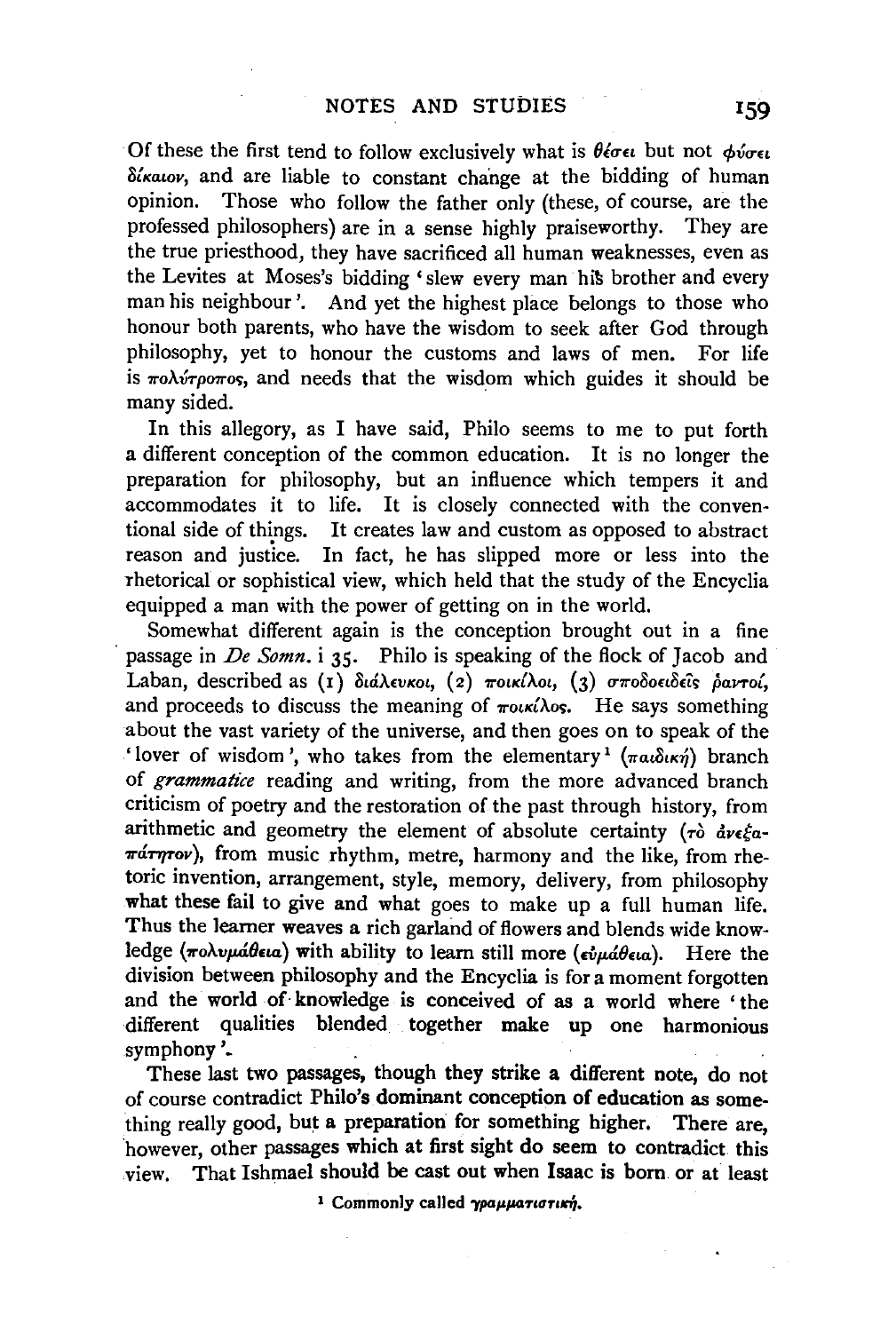developed, is, as we have seen, natural enough, and does not asperse the value of Ishmael in his proper time or place. But there are some places where Ishmael is spoken of with disrespect. Thus in *De Fug.* 38 1 the text 'his hand shall be against every man ', &c. is explained as meaning that Ishmael is a 'sophist' who rejoices in eristic reasoning and shoots at the followers of true learning. Again in *De Cher.* 3 the Encyclia are declared to be *σοφιστεία* providing persuasive arguments to destroy the soul. Now we must not press the words *ooduorns* and *uocpicrnta.* They were often used in a not unfavourable sense, but still the general sense in these places does seem unfavourable. I imagine that the explanation is that in such places Ishmael suggests not so much encyclic learning itself as the professors of it. Philo had a real reverence for the learning, but he did not like the teachers. Not only did he consider that they had deserted Sarah permanently for Hagar, but he saw in them a vanity and contentiousness which probably really existed to some extent and was particularly visible to the rival race of particularly and content and not particularly. philosophers.<br>Here we may leave the Encyclia; but a few words should be said on

the allegory constantly recurring in Philo, by which Abraham, Isaac, and  $Jacob<sup>2</sup>$  are regarded as types of those who learn respectively through instruction, nature, and practice. The formula  $\phi$ *vous*,  $\mu$ *áθησις*,  $d$ *oknows* is very frequent in literature of this kind. It may perhaps be traced back to Archytas, and certainly to Plato's *Phaedrus,* the original source of many a rhetorical and educational idea. It is quoted by Diogenes Laertius from Aristotle, and is dilated on by ps-Plutarch. It appears also in Latin writers, as Comificius and Quintilian. The formula bears two somewhat different meanings. In a wider sense it means that  $\phi_0 \epsilon \vec{r}$  is attained through knowledge of what is right acquired intellectually, through natural qualities, and through selfdiscipline. In a narrower and pedagogic sense it means that knowledge is acquired by instruction from others, intelligence, and industry. In this last sense it lays down that good teaching is as necessary to progress as ability and industry on the part of the pupil. It is in this sense that it is understood by the schoolmaster Quintilian, and I should imagine by the great mass of people who lived in a world which laid great stress and value on the influence of the teacher. I am not sure that I understand Philo completely on this point, but I do not think

1 See also *De Mui.* 38.

 $2.2$  and  $2.2$  in the this is founded on some Homerican suspection on some Homerican some Homeric triad, just as a some Homeric triad, just as a some Homerican suspective method on some Homerican suspective method is a s I cannot help suspecting that this is founded on some riomeric triad, just as Odysseus, Menelaus, and Nestor are frequently given as types of the three styles of oratory. Odysseus might have well stood for  $\tilde{a}$ *ornois*, and Achilles for  $\mu$ *d* $\theta$ *nois*, on the grounds of the much-quoted words of Phoenix,  $I\ell$ , ix  $441-442$ . But who in this case was  $\phi \phi \circ s$ ?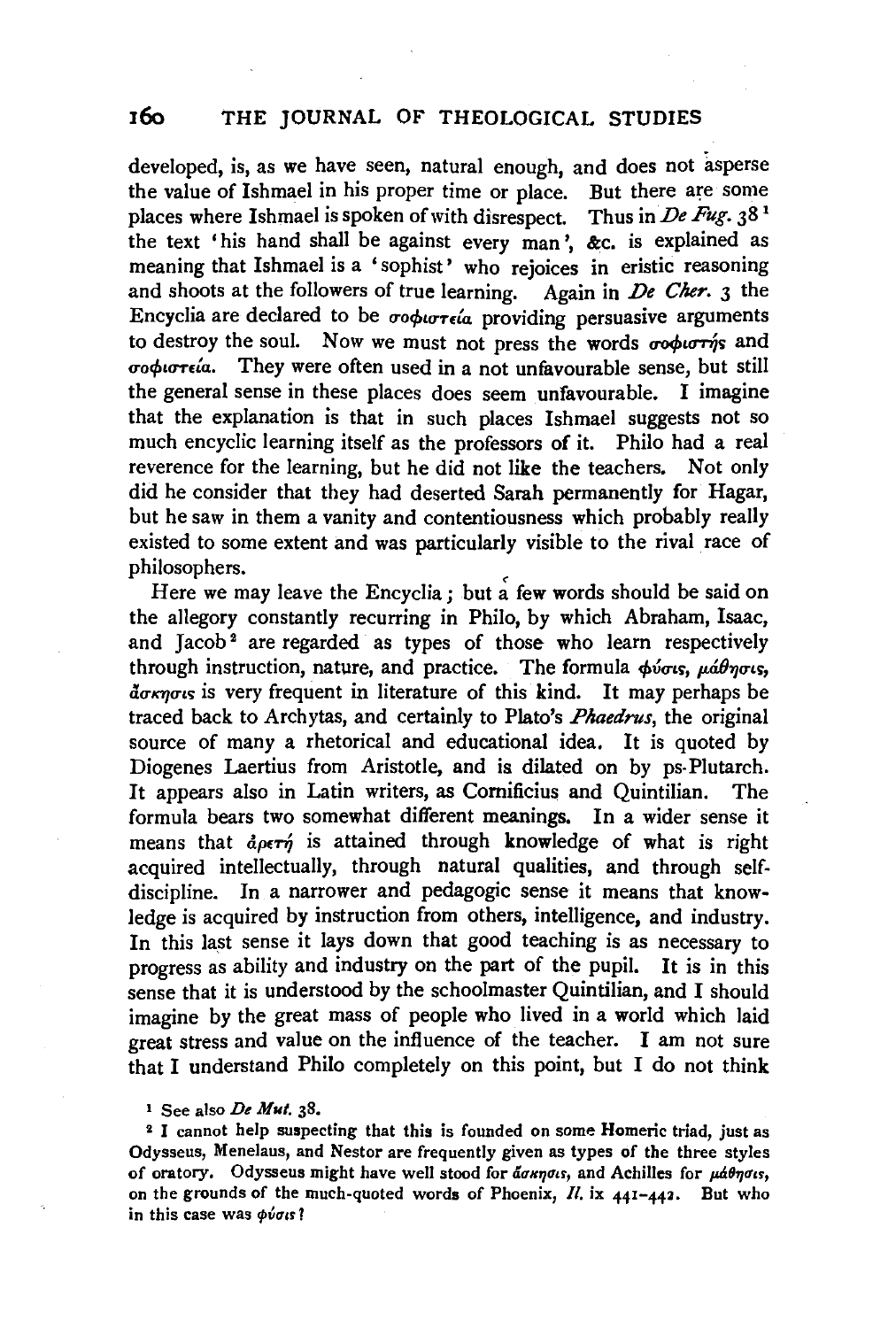that he uses the formula in this latter sense. I have already spoken of his dislike for the teachers of the Encyclia, and I do not think he shews much appreciation of teachers as a whole. In an interesting passage of the *De Post. Cain* 42 he describes the attitude of the true teacher. When Isaac said to Rebecca 'Give me to drink', she did not reply 'I will give you drink', but 'Drink'. This last is the language of one who displays before the learner the divine riches, the former is the language of the professional  $(\partial \pi a \gamma \gamma \partial \phi)$  *teacher.* He goes on to say how foolish are those teachers who base their lessons not on the powers of their pupils, but on their own high attainments, not knowing how greatly display ( $\frac{2\pi}{3}$ <sub>c</sub> $\frac{2\pi}{3}$  differs from true teaching. All this, of course, does not exclude the possibility of the true teacher, but. it suggests that the more he confines himself to offering opportunities to the pupil the better. In the *De Cong.* 127 we are told that teachers who get a clever pupil pride themselves unduly on the result and raise their fees in consequence. So again in the *Vita Mosis,* where an imaginary sketch is given of Moses's education,<sup>1</sup> though there are instructors, their position is a very subordinate one, for Moses in a short time 'anticipated their instructions by his natural abilities '. It is not clear (at least to me) why Abraham should be the type of the  $\delta t$  $\delta \alpha$ **K** $\sigma$ *f*<sub>5</sub>, and Isaac of the  $\alpha \dot{\nu}$ *rough* $\gamma$ <sup>5</sup>, but, at any rate, it is clear that Abraham has no human instructor.

Perhaps the acutest remarks of Philo on education are to be found in a passage *(De Agr.* 131 &c.)<sup>2</sup> where he discourses on the Mosaic enactment that every beast is unclean which does not ' chew the cud and divide the hoof'. The true meaning of this is that learning involves two processes. We must divide and classify the material presented to us, and this is 'dividing the hoof'  $(\delta \iota_X \eta \lambda \epsilon \hat{\iota} \nu)$ . We must then ruminate on it at leisure. There are some learners who, like the camel, are unclean, because they do not ruminate. But, on the other hand, the great mass of ' sophists ', among whom seem to be included the teachers of philosophy, as well as those of the Encyclia, pay far too much attention to  $\tau$ ò  $\delta$ *i* $\chi$ <sup>*n*</sup> $\lambda$ *<sub>ε</sub>* $\hat{i}$ *v*, and are therefore typified by the pig. Philo proceeds to describe in detail the distinctions created by the grammarian, the rhetorician, the musician, the geometrician, as well as the dialectician. Much of this diatribe is rather unjust. Geometry, for

 $1$  The passage has some curious details. The Egyptians taught Moses arithmetic, music, and geometry, including Egyptian astronomy, which it is suggested differed from Chaldaean astronomy (astrology?). The Chaldaeans taught him 'Assyrian letters' and their own astronomy. The Greeks taught him the rest of the Encyclia. Does this suggest that music and mathematics flourished in Philo's time in Egypt more than in the rest of the Greek world? Or is Philo following Plato *Leg.* vii *799* and 8191 2 Also *De Spee. Leg.* iv 5•

VOL. XVIII. M